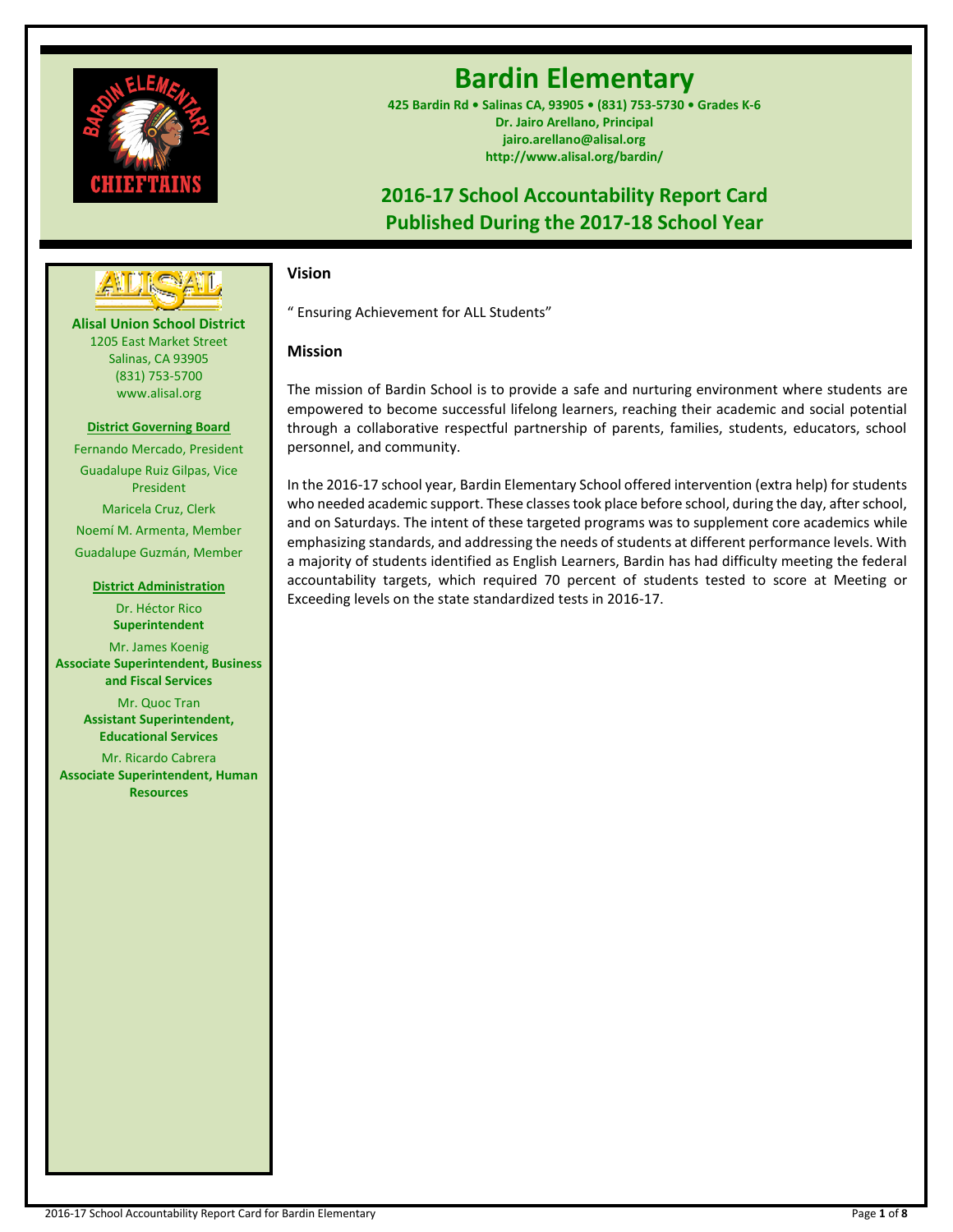## **About the SARC**

By February 1 of each year, every school in California is required by state law to publish a School Accountability Report Card (SARC). The SARC contains information about the condition and performance of each California public school. Under the Local Control Funding Formula (LCFF) all local educational agencies (LEAs) are required to prepare a Local Control and Accountability Plan (LCAP), which describes how they intend to meet annual school-specific goals for all pupils, with specific activities to address state and local priorities. Additionally, data reported in an LCAP is to be consistent with data reported in the SARC.

- For more information about SARC requirements, see the California Department of Education (CDE) SARC Web page at http://www.cde.ca.gov/ta/ac/sa/.
- For more information about the LCFF or LCAP, see the CDE LCFF Web page at http://www.cde.ca.gov/fg/aa/lc/.
- For additional information about the school, parents/guardians and community members should contact the school principal or the district office.

| 2016-17 Student Enrollment by Grade Level |                           |  |  |  |
|-------------------------------------------|---------------------------|--|--|--|
| <b>Grade Level</b>                        | <b>Number of Students</b> |  |  |  |
| Kindergarten                              | 101                       |  |  |  |
| Grade 1                                   | 94                        |  |  |  |
| Grade 2                                   | 82                        |  |  |  |
| Grade 3                                   | 98                        |  |  |  |
| Grade 4                                   | 103                       |  |  |  |
| Grade 5                                   | 98                        |  |  |  |
| Grade 6                                   | 138                       |  |  |  |
| <b>Total Enrollment</b>                   | 714                       |  |  |  |

|                                            | 2016-17 Student Enrollment by Group |  |  |  |  |
|--------------------------------------------|-------------------------------------|--|--|--|--|
| Group                                      | <b>Percent of Total Enrollment</b>  |  |  |  |  |
| <b>Black or African American</b>           | 0.1                                 |  |  |  |  |
| American Indian or Alaska Native           | 0.1                                 |  |  |  |  |
| Asian                                      | O                                   |  |  |  |  |
| Filipino                                   | 0.4                                 |  |  |  |  |
| <b>Hispanic or Latino</b>                  | 84.9                                |  |  |  |  |
| <b>Native Hawaiian or Pacific Islander</b> | 0                                   |  |  |  |  |
| White                                      | 0.8                                 |  |  |  |  |
| <b>Two or More Races</b>                   | 0.1                                 |  |  |  |  |
| Socioeconomically Disadvantaged            | 85.4                                |  |  |  |  |
| <b>English Learners</b>                    | 76.8                                |  |  |  |  |
| <b>Students with Disabilities</b>          | 10.9                                |  |  |  |  |
| <b>Foster Youth</b>                        | 0.7                                 |  |  |  |  |

## **A. Conditions of Learning**

#### **State Priority: Basic**

The SARC provides the following information relevant to the State priority: Basic (Priority 1):

- Degree to which teachers are appropriately assigned and fully credentialed in the subject area and for the pupils they are teaching;
- Pupils have access to standards-aligned instructional materials; and
- School facilities are maintained in good repair.

| <b>Teacher Credentials</b>                         |           |           |           |  |  |  |
|----------------------------------------------------|-----------|-----------|-----------|--|--|--|
| <b>Bardin Elementary</b>                           | $15 - 16$ | $16 - 17$ | $17 - 18$ |  |  |  |
| <b>With Full Credential</b>                        | 31        | 31        | 27        |  |  |  |
| <b>Without Full Credential</b>                     | 5         | 7         | 5         |  |  |  |
| <b>Teaching Outside Subject Area of Competence</b> | 0         | 0         |           |  |  |  |
| <b>Alisal Union School District</b>                | $15 - 16$ | $16 - 17$ | $17 - 18$ |  |  |  |
| <b>With Full Credential</b>                        |           |           | 334       |  |  |  |
| <b>Without Full Credential</b>                     |           |           | 61        |  |  |  |
| <b>Teaching Outside Subject Area of Competence</b> |           |           |           |  |  |  |

| Teacher Misassignments and Vacant Teacher Positions at this School |  |  |  |  |  |  |  |
|--------------------------------------------------------------------|--|--|--|--|--|--|--|
| <b>Bardin Elementary</b><br>$17 - 18$<br>15-16<br>$16 - 17$        |  |  |  |  |  |  |  |
| <b>Teachers of English Learners</b>                                |  |  |  |  |  |  |  |
| Total Teacher Misassignments                                       |  |  |  |  |  |  |  |
| <b>Vacant Teacher Positions</b>                                    |  |  |  |  |  |  |  |

\* "Misassignments" refers to the number of positions filled by teachers who lack legal authorization to teach that grade level, subject area, student group, etc. Total Teacher Misassignments includes the number of Misassignments of Teachers of English Learners.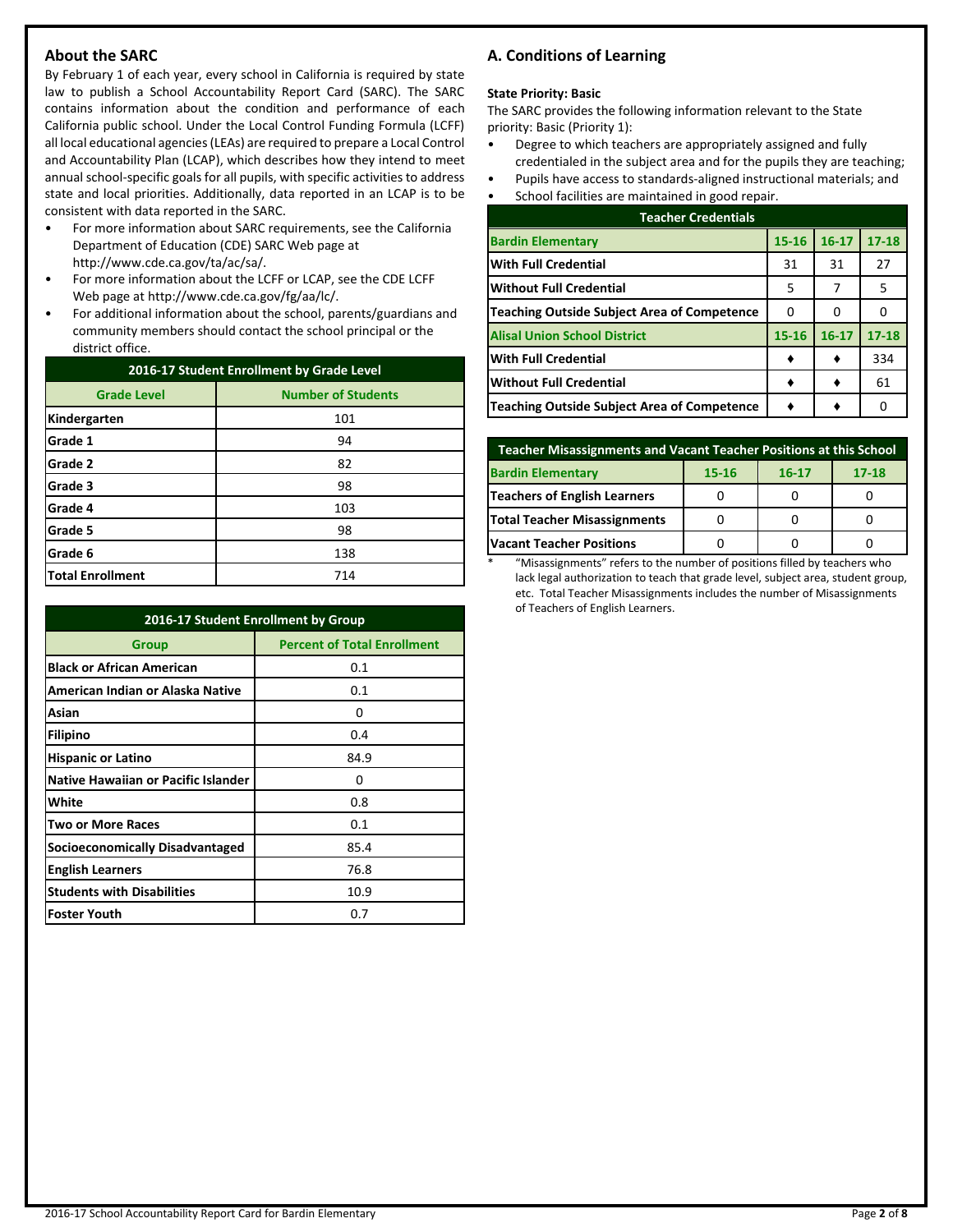## **Quality, Currency, Availability of Textbooks and Instructional Materials (School Year 2017-18)**

In order to support classroom professionals in teaching the Language Arts and Math Common Core State Standards, Engage NY curriculum, in both content areas was recommended and adopted as district curriculum. Both Engage NY Language Arts and Math were piloted and feedback from teachers attested to the ability of these common core resources to meet the requirements of the new common core state standards (CCSS).

In Language Arts:

K-1-2-3 Wonders is used to teacher all Language Arts standards. 4-6 used Engage NY solely to teach all Language Arts standards.

In Math:

At K-6, teachers used both the adopted Everyday Math curriculum and Engage NY Math, selecting one as their primary resource and the other as a secondary resource.

Bilingual Transference classrooms were able to use the Engage NY Math because student materials became available.

|                                   | <b>Textbooks and Instructional Materials</b><br>Year and month in which data were collected: 2014                                             |             |  |  |  |  |
|-----------------------------------|-----------------------------------------------------------------------------------------------------------------------------------------------|-------------|--|--|--|--|
| <b>Core Curriculum Area</b>       | <b>Textbooks and Instructional Materials/Year of Adoption</b>                                                                                 |             |  |  |  |  |
| <b>Reading/Language Arts</b>      | McMillan / McGraw-Hill, Wonders-Adopted 2017<br>Engage New York Language Arts- Adopted 2014<br>McMillan / McGraw-Hill, Treasures-Adopted 2010 |             |  |  |  |  |
|                                   | The textbooks listed are from most recent adoption:<br>Percent of students lacking their own assigned textbook:                               | Yes<br>0    |  |  |  |  |
| <b>Mathematics</b>                | Engage New York Math- Adopted 2014<br>McMillan / McGraw-Hill,<br>Every Day Math-Adopted 2012                                                  |             |  |  |  |  |
|                                   | The textbooks listed are from most recent adoption:                                                                                           | <b>Yes</b>  |  |  |  |  |
|                                   | Percent of students lacking their own assigned textbook:                                                                                      | 0           |  |  |  |  |
| Science                           | Delta Foss- (Kinder-5th grades) - Adopted 2007<br>McGraw-Hill- (6th grade) - Adopted 2006                                                     |             |  |  |  |  |
|                                   | The textbooks listed are from most recent adoption:                                                                                           | Yes         |  |  |  |  |
|                                   | Percent of students lacking their own assigned textbook:                                                                                      | $\mathbf 0$ |  |  |  |  |
| <b>History-Social Science</b>     | McGraw-Hill, Vistas-Adopted 2006                                                                                                              |             |  |  |  |  |
|                                   | The textbooks listed are from most recent adoption:                                                                                           | Yes         |  |  |  |  |
|                                   | Percent of students lacking their own assigned textbook:                                                                                      | $\Omega$    |  |  |  |  |
| <b>Foreign Language</b>           | Not applicable                                                                                                                                |             |  |  |  |  |
|                                   | The textbooks listed are from most recent adoption:                                                                                           | No          |  |  |  |  |
|                                   | Percent of students lacking their own assigned textbook:                                                                                      | 0           |  |  |  |  |
| <b>Health</b>                     | Not applicable                                                                                                                                |             |  |  |  |  |
|                                   | The textbooks listed are from most recent adoption:                                                                                           | No.         |  |  |  |  |
|                                   | Percent of students lacking their own assigned textbook:                                                                                      | 0           |  |  |  |  |
| <b>Visual and Performing Arts</b> | Not applicable                                                                                                                                |             |  |  |  |  |
|                                   | The textbooks listed are from most recent adoption:                                                                                           | <b>No</b>   |  |  |  |  |
|                                   | Percent of students lacking their own assigned textbook:                                                                                      | 0           |  |  |  |  |
| Science Laboratory Equipment      | N/A                                                                                                                                           |             |  |  |  |  |
|                                   | The textbooks listed are from most recent adoption:                                                                                           | N/A         |  |  |  |  |
|                                   | Percent of students lacking their own assigned textbook:                                                                                      | 0           |  |  |  |  |

Note: Cells with N/A values do not require data.

#### **School Facility Conditions and Planned Improvements (Most Recent Year)**

In the 2016-17 school year school facilities were in good condition as we are in a recently remodeled school campus. The district has made some improvements to the landscape in the front of the school by proving grass ad trees. There is plans from more extensive work in the back field area in the upcoming two years.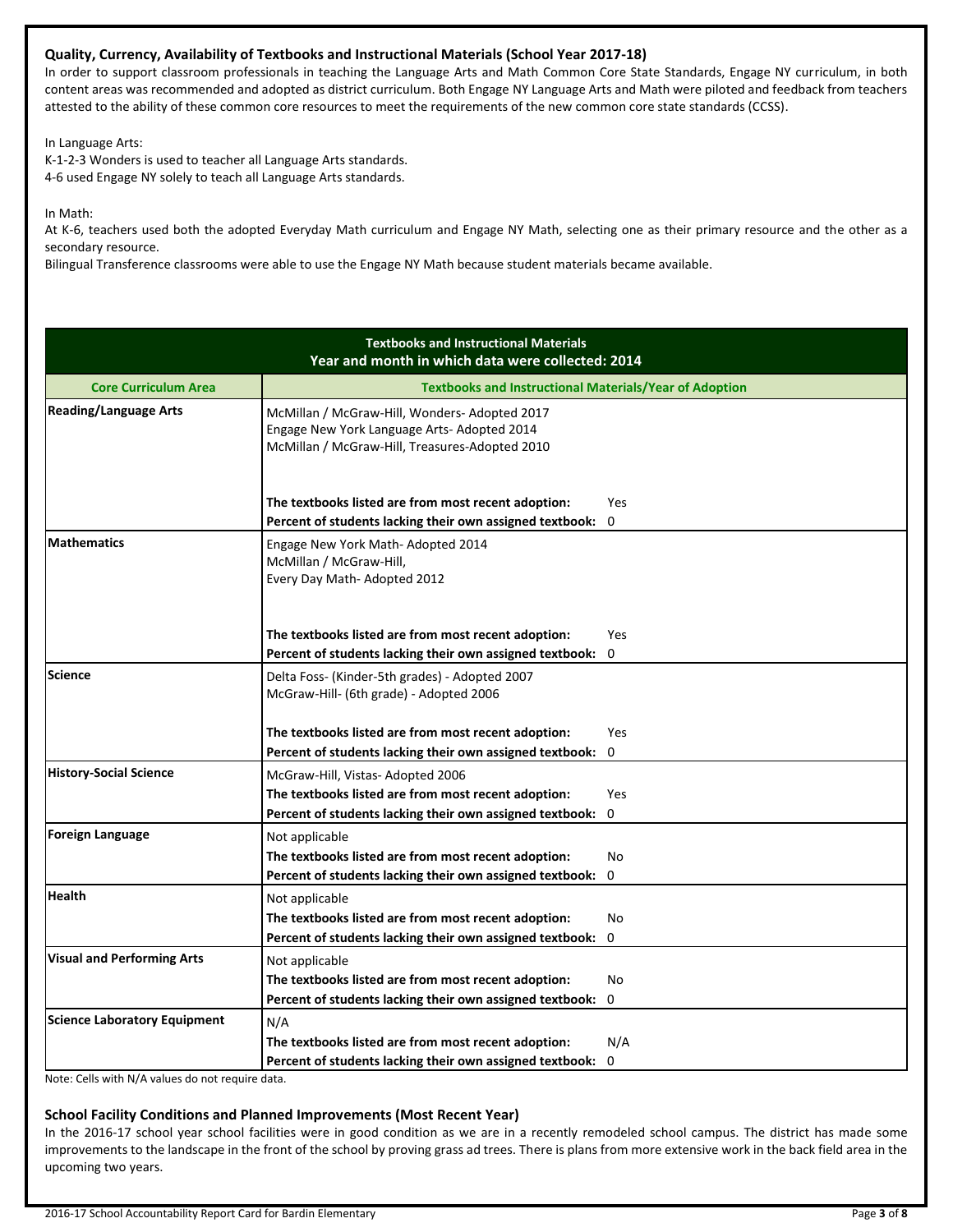| <b>School Facility Good Repair Status (Most Recent Year)</b><br>Year and month in which data were collected: August, 2017 |                       |      |      |                      |  |      |                                |
|---------------------------------------------------------------------------------------------------------------------------|-----------------------|------|------|----------------------|--|------|--------------------------------|
| <b>System Inspected</b>                                                                                                   |                       |      |      | <b>Repair Status</b> |  |      | <b>Repair Needed and</b>       |
|                                                                                                                           | Good                  |      | Fair |                      |  | Poor | <b>Action Taken or Planned</b> |
| Systems:<br>Gas Leaks, Mechanical/HVAC, Sewer                                                                             | x                     |      |      |                      |  |      |                                |
| Interior:<br><b>Interior Surfaces</b>                                                                                     | X                     |      |      |                      |  |      |                                |
| <b>Cleanliness:</b><br>Overall Cleanliness, Pest/ Vermin Infestation                                                      | X                     |      |      |                      |  |      |                                |
| Electrical:<br>Electrical                                                                                                 | X                     |      |      |                      |  |      |                                |
| <b>Restrooms/Fountains:</b><br>Restrooms, Sinks/ Fountains                                                                | X                     |      |      |                      |  |      |                                |
| Safety:<br>Fire Safety, Hazardous Materials                                                                               | X                     |      |      |                      |  |      |                                |
| Structural:<br>Structural Damage, Roofs                                                                                   | X                     |      |      |                      |  |      |                                |
| External:<br>Playground/School Grounds, Windows/Doors/Gates/Fences                                                        | X                     |      |      |                      |  |      |                                |
| <b>Overall Rating</b>                                                                                                     | <b>Exemplary</b><br>X | Good |      | Fair                 |  | Poor |                                |

## **B. Pupil Outcomes**

#### **State Priority: Pupil Achievement**

The SARC provides the following information relevant to the State priority: Pupil Achievement (Priority 4):

- Statewide assessments (i.e., California Assessment of Student Performance and Progress [CAASPP] System, which includes the Smarter Balanced Summative Assessments for students in the general education population and the California Alternate Assessments [CAAs] for English language arts/literacy [ELA] and mathematics given in grades three through eight and grade eleven. The CAAs have replaced the California Alternate Performance Assessment [CAPA] for ELA and mathematics, which were eliminated in 2015. Only eligible students may participate in the administration of the CAAs. CAA items are aligned with alternate achievement standards, which are linked with the Common Core State Standards [CCSS] for students with significant cognitive disabilities); and
- The percentage of students who have successfully completed courses that satisfy the requirements for entrance to the University of California and the California State University, or career technical education sequences or programs of study

| 2016-17 CAASPP Results for All Students |                                                                                       |                                                  |                                            |    |    |    |  |
|-----------------------------------------|---------------------------------------------------------------------------------------|--------------------------------------------------|--------------------------------------------|----|----|----|--|
|                                         | Percent of Students Meeting or Exceeding the State Standards<br>$(grades 3-8 and 11)$ |                                                  |                                            |    |    |    |  |
| <b>Subject</b>                          |                                                                                       | <b>School</b><br><b>District</b><br><b>State</b> |                                            |    |    |    |  |
|                                         | $15 - 16$                                                                             | 16-17                                            | 15-16<br>$16-17$<br>$15 - 16$<br>$16 - 17$ |    |    |    |  |
| <b>ELA</b>                              | 16                                                                                    | 22                                               | 24                                         | 28 | 48 | 48 |  |
| Math                                    | 13                                                                                    | 17                                               | 18                                         | 21 | 36 | 37 |  |

Percentages are not calculated when the number of students tested is ten or less, either because the number of students in this category is too small for statistical accuracy or to protect student privacy.

| <b>CAASPP Test Results in Science for All Students</b>                                                     |           |                                                  |                        |    |       |           |  |
|------------------------------------------------------------------------------------------------------------|-----------|--------------------------------------------------|------------------------|----|-------|-----------|--|
| <b>Percent of Students Scoring at Proficient or Advanced</b><br>(meeting or exceeding the state standards) |           |                                                  |                        |    |       |           |  |
| <b>Subject</b>                                                                                             |           | <b>School</b><br><b>District</b><br><b>State</b> |                        |    |       |           |  |
|                                                                                                            | $14 - 15$ | $15 - 16$                                        | $15 - 16$<br>$14 - 15$ |    | 14-15 | $15 - 16$ |  |
| <b>Science</b>                                                                                             | 21        | 31                                               | 31                     | 28 | 56    | 54        |  |

Note: Science test results include California Standards Tests (CSTs), California Modified Assessment (CMA), and California Alternate Performance Assessment (CAPA) in grades five, eight, and ten.

Note: Scores are not shown when the number of students tested is ten or less, either because the number of students in this category is too small for statistical accuracy or to protect student privacy.

Note: The 2016-17 data are not available. The California Department of Education is developing a new science assessment based on the Next Generation Science Standards for California Public Schools (CA NGSS). The new California Science Test (CAST) was piloted in spring 2017. The CST and CMA for Science will no longer be administered.

| Grade | 2016-17 Percent of Students Meeting Fitness Standards |        |        |  |  |  |
|-------|-------------------------------------------------------|--------|--------|--|--|--|
| Level | 4 of 6                                                | 5 of 6 | 6 of 6 |  |  |  |
|       | 18.6                                                  | 24.5   | 10.8   |  |  |  |
| ÷     | .                                                     |        |        |  |  |  |

Percentages are not calculated when the number of students tested is ten or less, either because the number of students in this category is too small for statistical accuracy or to protect student privacy.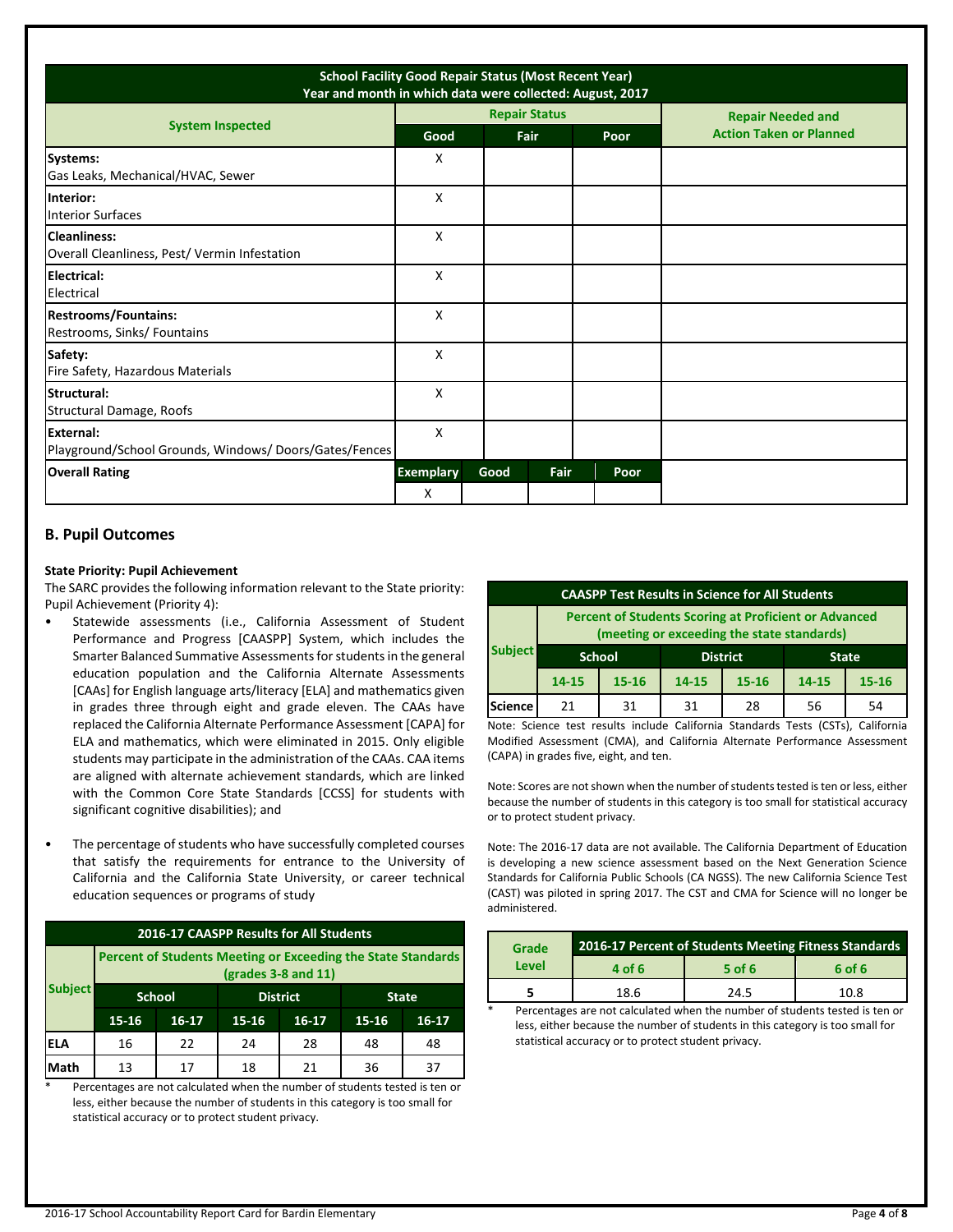| 2015-16 CAASPP Results by Student Group<br>Science (grades 5, 8, and 10) |                 |                           |                            |                               |  |  |
|--------------------------------------------------------------------------|-----------------|---------------------------|----------------------------|-------------------------------|--|--|
|                                                                          |                 | <b>Number of Students</b> | <b>Percent of Students</b> |                               |  |  |
| <b>Group</b>                                                             | <b>Enrolled</b> | with Valid Scores         | w/ Valid Scores            | <b>Proficient or Advanced</b> |  |  |
| <b>All Students</b>                                                      | 120             | 118                       | 98.3                       | 31.4                          |  |  |
| Male                                                                     | 66              | 65                        | 98.5                       | 35.4                          |  |  |
| Female                                                                   | 54              | 53                        | 98.2                       | 26.4                          |  |  |
| <b>Hispanic or Latino</b>                                                | 117             | 115                       | 98.3                       | 30.4                          |  |  |
| <b>Socioeconomically Disadvantaged</b>                                   | 111             | 109                       | 98.2                       | 32.1                          |  |  |
| <b>English Learners</b>                                                  | 64              | 62                        | 96.9                       | 12.9                          |  |  |
| <b>Students with Disabilities</b>                                        | 22              | 21                        | 95.5                       | 14.3                          |  |  |

\* Science test results include CSTs, CMA, and CAPA in grades five, eight, and ten. The "Proficient or Advanced" is calculated by taking the total number of students who scored at Proficient or Advanced on the science assessment divided by the total number of students with valid scores. Scores are not shown when the number of students tested is ten or less, either because the number of students in this category is too small for statistical accuracy or to protect student privacy.

| School Year 2016-17 CAASPP Assessment Results - English Language Arts (ELA)<br>Disaggregated by Student Groups, Grades Three through Eight and Eleven                      |       |       |       |       |  |  |  |
|----------------------------------------------------------------------------------------------------------------------------------------------------------------------------|-------|-------|-------|-------|--|--|--|
| <b>Number</b><br><b>Total</b><br><b>Percent</b><br><b>Percent</b><br><b>Student Group</b><br><b>Enrollment</b><br><b>Met or Exceeded</b><br><b>Tested</b><br><b>Tested</b> |       |       |       |       |  |  |  |
| <b>All Students</b>                                                                                                                                                        | 439   | 431   | 98.18 | 21.81 |  |  |  |
| Male                                                                                                                                                                       | 240   | 236   | 98.33 | 16.95 |  |  |  |
| Female                                                                                                                                                                     | 199   | 195   | 97.99 | 27.69 |  |  |  |
| Filipino                                                                                                                                                                   |       | $- -$ |       |       |  |  |  |
| <b>Hispanic or Latino</b>                                                                                                                                                  | 422   | 416   | 98.58 | 21.63 |  |  |  |
| White                                                                                                                                                                      | $- -$ | --    | --    | $- -$ |  |  |  |
| <b>Socioeconomically Disadvantaged</b>                                                                                                                                     | 387   | 382   | 98.71 | 20.94 |  |  |  |
| <b>English Learners</b>                                                                                                                                                    | 390   | 385   | 98.72 | 21.3  |  |  |  |
| <b>Students with Disabilities</b>                                                                                                                                          | 62    | 62    | 100   | 4.84  |  |  |  |
| <b>Students Receiving Migrant Education Services</b>                                                                                                                       | 29    | 28    | 96.55 | 10.71 |  |  |  |

Note: ELA test results include the Smarter Balanced Summative Assessment and the CAA. The "Percent Met or Exceeded" is calculated by taking the total number of students who met or exceeded the standard on the Smarter Balanced Summative Assessment plus the total number of students who met the standard (i.e., achieved Level 3–Alternate) on the CAAs divided by the total number of students who participated in both assessments.

Note: Double dashes (--) appear in the table when the number of students is ten or less, either because the number of students in this category is too small for statistical accuracy or to protect student privacy.

Note: The number of students tested includes all students who participated in the test whether they received a score or not; however, the number of students tested is not the number that was used to calculate the achievement level percentages. The achievement level percentages are calculated using only students who received scores.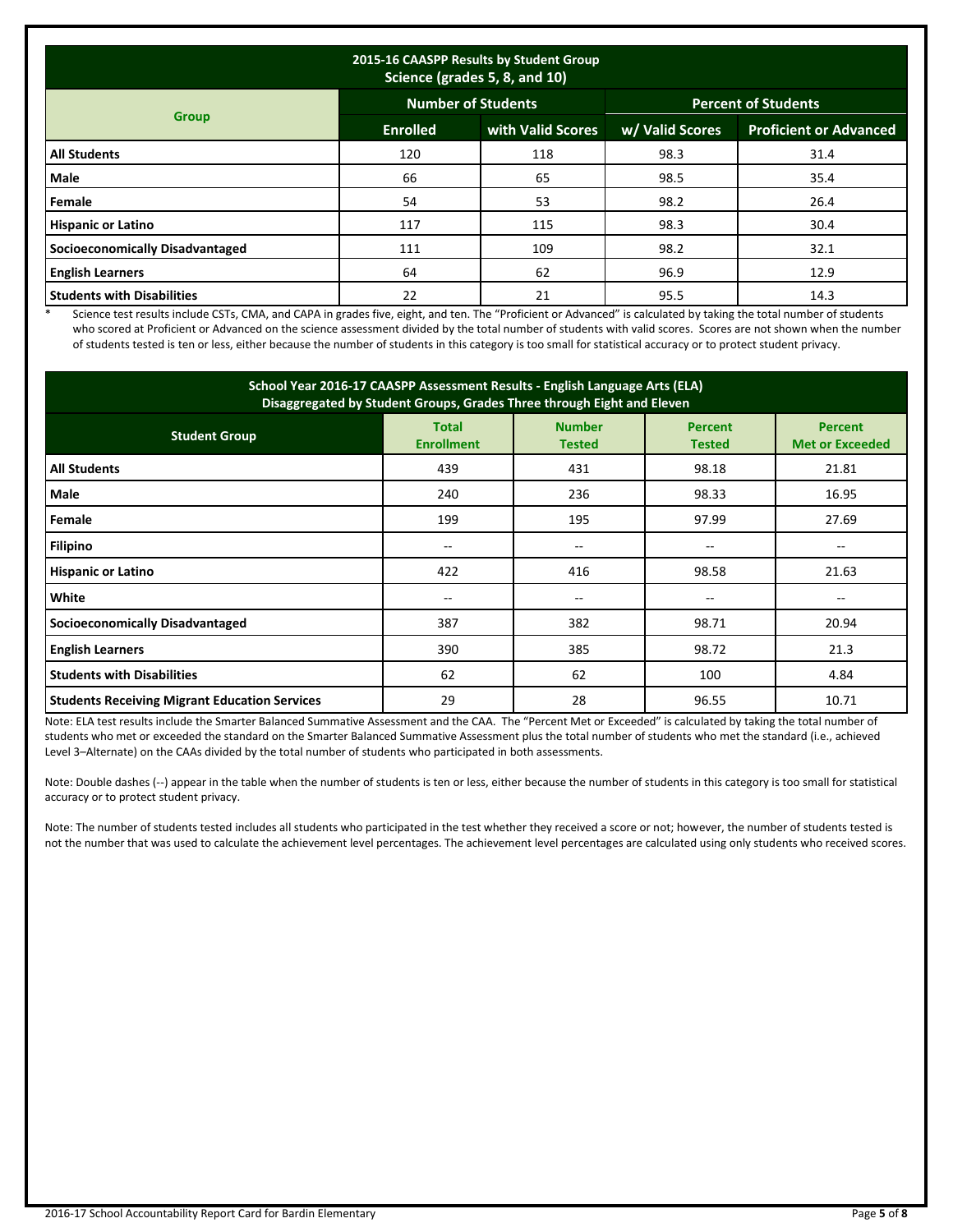| School Year 2016-17 CAASPP Assessment Results - Mathematics<br>Disaggregated by Student Groups, Grades Three through Eight and Eleven |                                   |                                |                                 |                                          |  |  |
|---------------------------------------------------------------------------------------------------------------------------------------|-----------------------------------|--------------------------------|---------------------------------|------------------------------------------|--|--|
| <b>Student Group</b>                                                                                                                  | <b>Total</b><br><b>Enrollment</b> | <b>Number</b><br><b>Tested</b> | <b>Percent</b><br><b>Tested</b> | <b>Percent</b><br><b>Met or Exceeded</b> |  |  |
| <b>All Students</b>                                                                                                                   | 438                               | 435                            | 99.32                           | 16.78                                    |  |  |
| Male                                                                                                                                  | 240                               | 237                            | 98.75                           | 16.88                                    |  |  |
| Female                                                                                                                                | 198                               | 198                            | 100                             | 16.67                                    |  |  |
| <b>Filipino</b>                                                                                                                       | $\overline{\phantom{m}}$          | $- -$                          | $-$                             | $-$                                      |  |  |
| <b>Hispanic or Latino</b>                                                                                                             | 421                               | 418                            | 99.29                           | 16.51                                    |  |  |
| White                                                                                                                                 | $- -$                             | --                             | --                              |                                          |  |  |
| <b>Socioeconomically Disadvantaged</b>                                                                                                | 386                               | 384                            | 99.48                           | 16.41                                    |  |  |
| <b>English Learners</b>                                                                                                               | 389                               | 386                            | 99.23                           | 16.58                                    |  |  |
| <b>Students with Disabilities</b>                                                                                                     | 62                                | 62                             | 100                             | 3.23                                     |  |  |
| <b>Students Receiving Migrant Education Services</b>                                                                                  | 29                                | 28                             | 96.55                           | 14.29                                    |  |  |

Note: Mathematics test results include the Smarter Balanced Summative Assessment and the CAA. The "Percent Met or Exceeded" is calculated by taking the total number of students who met or exceeded the standard on the Smarter Balanced Summative Assessment plus the total number of students who met the standard (i.e., achieved Level 3–Alternate) on the CAAs divided by the total number of students who participated in both assessments.

Note: Double dashes (--) appear in the table when the number of students is ten or less, either because the number of students in this category is too small for statistical accuracy or to protect student privacy.

Note: The number of students tested includes all students who participated in the test whether they received a score or not; however, the number of students tested is not the number that was used to calculate the achievement level percentages. The achievement level percentages are calculated using only students who received scores.

## **C. Engagement**

#### **State Priority: Parental Involvement**

The SARC provides the following information relevant to the State priority: Parental Involvement (Priority 3):

• Efforts the school district makes to seek parent input in making decisions for the school district and each schoolsite.

#### **Opportunities for Parental Involvement (School Year 2017-18)**

A variety of options and opportunities are made available for parents to be involved at Bardin Elementary School: they are invited to the monthly School Site Council/English Learner Advisory Committee meetings; monthly Coffee Klatches; and monthly Parent-Teacher Organization meetings. Bardin offers a parent training by parents, so far, we will have one session this school year. There are also a variety of events throughout the year specifically designed to solicit parent involvement. These include: fall and spring parent-teacher conferences, cultural activities as well as a host of fundraising activities such as Family Movie Nights. Parents are encouraged to assist in classrooms to support their students and they are welcome to become involved in all extracurricular activities as well.

Parents are welcome to speak with the Principal, Dr. Arellano, or Assistant principal, Mr. González, regarding parent involvement. Please call our school office at (831) 753-5730 for more information. Community members are welcomed!

#### **State Priority: School Climate**

The SARC provides the following information relevant to the State priority: School Climate (Priority 6):

- Pupil suspension rates;
- Pupil expulsion rates; and
- Other local measures on the sense of safety.

#### **School Safety Plan**

We ensure safety at Bardin Elementary School in a variety of ways. Campus access is limited during the school day, and all visitors are required to come through the school office, sign in, and wear a visitor's pass.The staff and students participate in monthly safety drills. Our school initiated PBIS for student discipline and motivation this year beginning with students in the after school program. Our school also provides counseling services three days a week. Counselors are provide annual anti-bullying presentations for each class throughout the school year.

The Safety Plan was revised during the Winter of 2018. This plan was shared with staff during staff meetings. Campus supervisors are met with regularly to review safety procedures. To prepare for emergencies, our staff has been trained on the best routes to safely exit the school. Staff and parents were asked to provide input during staff and council meetings.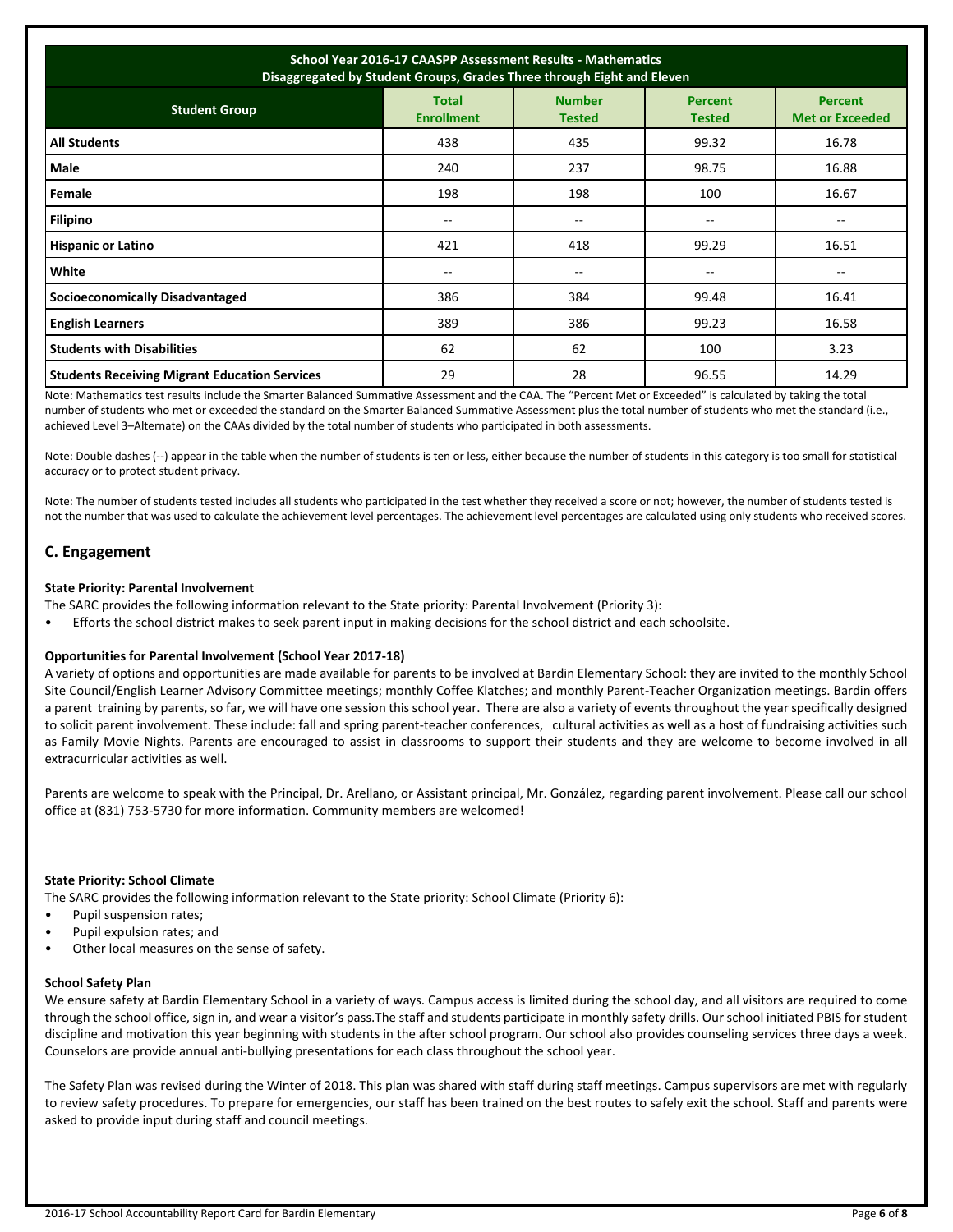| <b>Suspensions and Expulsions</b> |         |         |         |  |  |  |
|-----------------------------------|---------|---------|---------|--|--|--|
| <b>School</b>                     | 2014-15 | 2015-16 | 2016-17 |  |  |  |
| <b>Suspensions Rate</b>           | 2.7     | 1.6     | 0.3     |  |  |  |
| <b>Expulsions Rate</b>            | 0.0     | 0.0     | 0.0     |  |  |  |
| <b>District</b>                   | 2014-15 | 2015-16 | 2016-17 |  |  |  |
| <b>Suspensions Rate</b>           | 1.1     | 1.0     | 0.5     |  |  |  |
| <b>Expulsions Rate</b>            | 0.0     | 0.0     | 0.0     |  |  |  |
| <b>State</b>                      | 2014-15 | 2015-16 | 2016-17 |  |  |  |
| <b>Suspensions Rate</b>           | 3.8     | 3.7     | 3.6     |  |  |  |
| <b>Expulsions Rate</b>            | 0.1     | 0.1     | 0.1     |  |  |  |

## **D. Other SARC Information**

The information in this section is required to be in the SARC but is not included in the state priorities for LCFF.

| 2017-18 Federal Intervention Program                |               |                 |  |  |  |
|-----------------------------------------------------|---------------|-----------------|--|--|--|
| <b>Indicator</b>                                    | <b>School</b> | <b>District</b> |  |  |  |
| <b>Program Improvement Status</b>                   | In PI         |                 |  |  |  |
| <b>First Year of Program Improvement</b>            | 2004-2005     |                 |  |  |  |
| Year in Program Improvement                         | Year 3        |                 |  |  |  |
| Number of Schools Currently in Program Improvement  | 8             |                 |  |  |  |
| Percent of Schools Currently in Program Improvement | 61.5          |                 |  |  |  |

| <b>Academic Counselors and Other Support Staff at this School</b> |    |  |  |  |  |
|-------------------------------------------------------------------|----|--|--|--|--|
| <b>Number of Full-Time Equivalent (FTE)</b>                       |    |  |  |  |  |
| <b>Academic Counselor</b>                                         | o  |  |  |  |  |
| <b>Counselor (Social/Behavioral or Career Development)</b>        |    |  |  |  |  |
| Library Media Teacher (Librarian)                                 | 1  |  |  |  |  |
| Library Media Services Staff (Paraprofessional)                   | .5 |  |  |  |  |
| <b>Psychologist</b>                                               | .5 |  |  |  |  |
| <b>Social Worker</b>                                              | o  |  |  |  |  |
| <b>Nurse</b>                                                      | O  |  |  |  |  |
| Speech/Language/Hearing Specialist                                | .5 |  |  |  |  |
| <b>Resource Specialist</b>                                        | 1  |  |  |  |  |
| Other                                                             |    |  |  |  |  |
| <b>Average Number of Students per Staff Member</b>                |    |  |  |  |  |
| <b>Academic Counselor</b><br>n                                    |    |  |  |  |  |

One Full Time Equivalent (FTE) equals one staff member working full time; one FTE could also represent two staff members who each work 50 percent of full time.

| Average Class Size and Class Size Distribution (Elementary) |         |                           |                              |                |   |   |                                                                 |   |              |  |   |  |
|-------------------------------------------------------------|---------|---------------------------|------------------------------|----------------|---|---|-----------------------------------------------------------------|---|--------------|--|---|--|
|                                                             |         |                           | <b>Number of Classrooms*</b> |                |   |   |                                                                 |   |              |  |   |  |
| Grade                                                       |         | <b>Average Class Size</b> |                              | $1 - 20$       |   |   | $21 - 32$                                                       |   | $33+$        |  |   |  |
|                                                             | 2014-15 | 2015-16                   | 2016-17                      | 2014-15        |   |   | 2015-16 2016-17 2014-15 2015-16 2016-17 2014-15 2015-16 2016-17 |   |              |  |   |  |
| К                                                           | 27      | 27                        | 26                           |                | 1 | 1 | 3                                                               | 1 | 3            |  |   |  |
|                                                             | 27      | 29                        | 24                           |                |   |   | 4                                                               | 3 | 4            |  |   |  |
|                                                             | 24      | 25                        | 21                           | $\overline{2}$ |   | 3 | 3                                                               | 4 | $\mathbf{1}$ |  |   |  |
|                                                             | 26      | 22                        | 25                           |                | 2 |   | 3                                                               | 3 | 4            |  |   |  |
| 4                                                           | 28      | 34                        | 26                           |                |   |   | 4                                                               |   | 4            |  | 3 |  |
| 5                                                           | 27      | 27                        | 31                           |                |   |   | 3                                                               | 4 | 3            |  |   |  |
| 6                                                           | 26      | 26                        | 24                           |                | 2 | 2 | 3                                                               | 2 | 4            |  |   |  |

\* Number of classes indicates how many classes fall into each size category (a range of total students per class).

#### **Professional Development provided for Teachers**

The major areas of professional development for teachers in 2016-2017 included the following:

- CCSS-based planning for instruction, learning and assessment • Bilingual Transference (for teachers facilitating Alternative
- Bilingual Education classes) • EngageNY ELA & Math
- Wonders/Maravillas PD
- CCSS Lesson Design and Engagement
- Coaching Cycles (for Academic Coaches)
- Teaching to the Math standards (primary grade teachers)
- 8 Mathematical Practices
- Close Reading
- Technology in the classroom